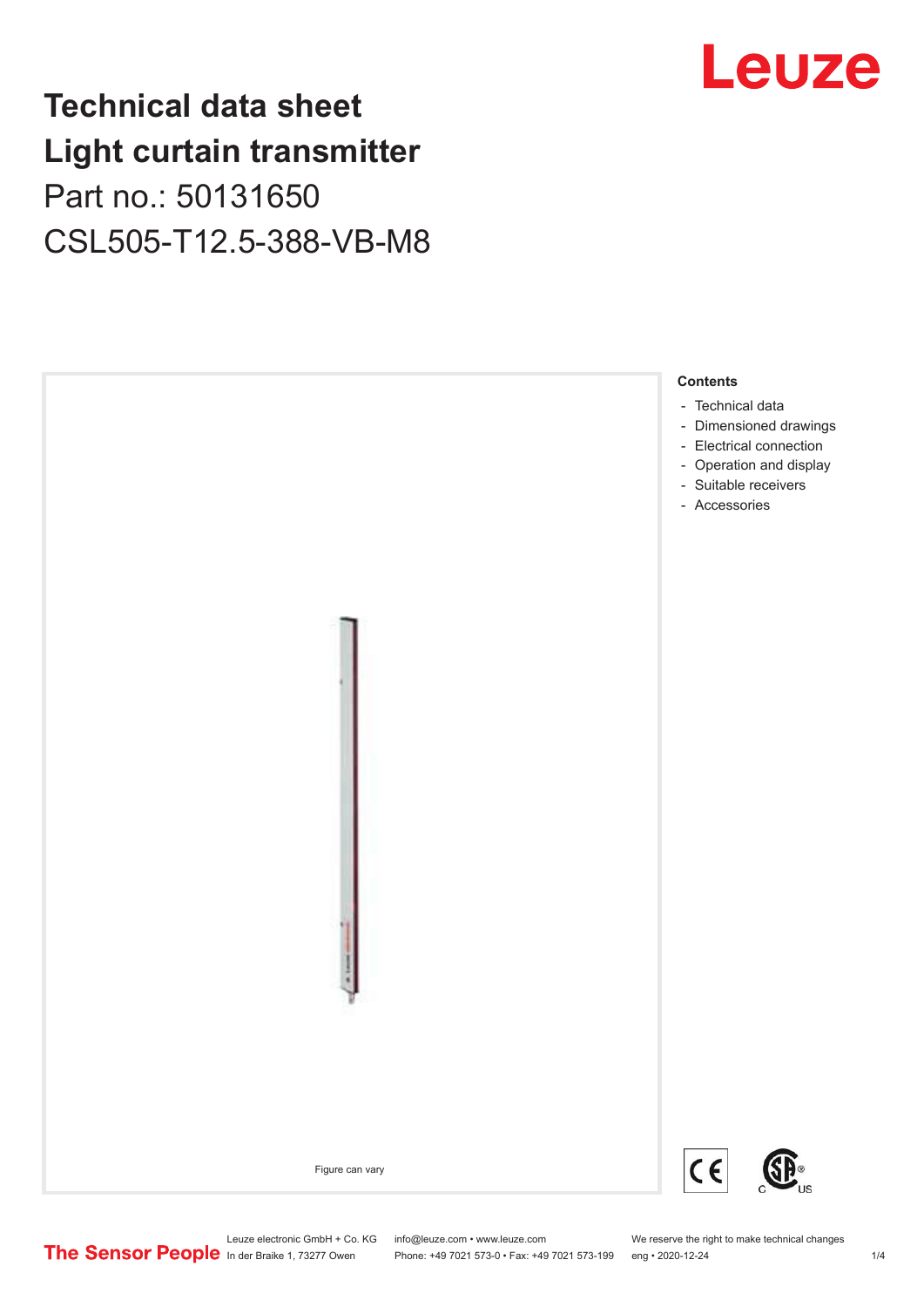### <span id="page-1-0"></span>**Technical data**

# Leuze

| <b>Basic data</b>               |                              |
|---------------------------------|------------------------------|
| <b>Series</b>                   | 505                          |
| <b>Operating principle</b>      | Throughbeam principle        |
| Device type                     | Transmitter                  |
| <b>Application</b>              | Precise object detection     |
| <b>Special version</b>          |                              |
| <b>Special version</b>          | Crossed-beam scanning        |
|                                 | Diagonal-beam scanning       |
|                                 | Parallel-beam scanning       |
|                                 |                              |
| <b>Optical data</b>             |                              |
| <b>Operating range</b>          | Guaranteed operating range   |
| <b>Operating range</b>          | 0.35m                        |
| <b>Measurement field length</b> | 387.5 mm                     |
| Number of beams                 | 32 Piece(s)                  |
| <b>Beam spacing</b>             | 12.5 mm                      |
| <b>Light source</b>             | LED, Infrared                |
| <b>LED light wavelength</b>     | 860 nm                       |
| <b>Measurement data</b>         |                              |
|                                 |                              |
| Minimum object diameter         | 15 mm                        |
| <b>Electrical data</b>          |                              |
| <b>Protective circuit</b>       | Inductive protection         |
|                                 | Polarity reversal protection |
|                                 | Short circuit protected      |
|                                 |                              |
| Performance data                |                              |
| Supply voltage U <sub>B</sub>   | 18  30 V, DC                 |
| <b>Connection</b>               |                              |
| <b>Number of connections</b>    | 1 Piece(s)                   |
|                                 |                              |
| <b>Connection 1</b>             |                              |
| <b>Function</b>                 | Deactivation input           |
|                                 | Voltage supply               |
| <b>Type of connection</b>       | Connector                    |
| <b>Thread size</b>              | M <sub>8</sub>               |
| <b>Type</b>                     | Male                         |
| <b>Material</b><br>No. of pins  | Metal<br>4-pin               |

| Design                                                                                                                                                                                                                   | Cubic                  |
|--------------------------------------------------------------------------------------------------------------------------------------------------------------------------------------------------------------------------|------------------------|
| Dimension (W x H x L)                                                                                                                                                                                                    | 10 mm x 560 mm x 27 mm |
| <b>Housing material</b>                                                                                                                                                                                                  | Metal                  |
| <b>Metal housing</b>                                                                                                                                                                                                     | Aluminum               |
| Lens cover material                                                                                                                                                                                                      | Plastic                |
| <b>Housing color</b>                                                                                                                                                                                                     | Silver                 |
| <b>Type of fastening</b>                                                                                                                                                                                                 | Through-hole mounting  |
| <b>Operation and display</b>                                                                                                                                                                                             |                        |
| Type of display                                                                                                                                                                                                          | LED                    |
| <b>Number of LEDs</b>                                                                                                                                                                                                    | 1 Piece(s)             |
| Type of configuration                                                                                                                                                                                                    | Software               |
|                                                                                                                                                                                                                          | Via pin assignment     |
| <b>Environmental data</b>                                                                                                                                                                                                |                        |
| Ambient temperature, operation                                                                                                                                                                                           | $-3050 °C$             |
| Ambient temperature, storage                                                                                                                                                                                             | $-4065 °C$             |
| <b>Certifications</b>                                                                                                                                                                                                    |                        |
|                                                                                                                                                                                                                          |                        |
|                                                                                                                                                                                                                          | IP 65                  |
|                                                                                                                                                                                                                          | III                    |
|                                                                                                                                                                                                                          |                        |
|                                                                                                                                                                                                                          | 90314990               |
|                                                                                                                                                                                                                          | 27270910               |
|                                                                                                                                                                                                                          | 27270910               |
|                                                                                                                                                                                                                          | 27270910               |
|                                                                                                                                                                                                                          | 27270910               |
|                                                                                                                                                                                                                          | 27270910               |
|                                                                                                                                                                                                                          | EC002549               |
| Degree of protection<br><b>Protection class</b><br><b>Classification</b><br><b>Customs tariff number</b><br>eCl@ss 5.1.4<br>eCl@ss 8.0<br>eCl@ss 9.0<br>eCl@ss 10.0<br>eCl@ss 11.0<br><b>ETIM 5.0</b><br><b>ETIM 6.0</b> | EC002549               |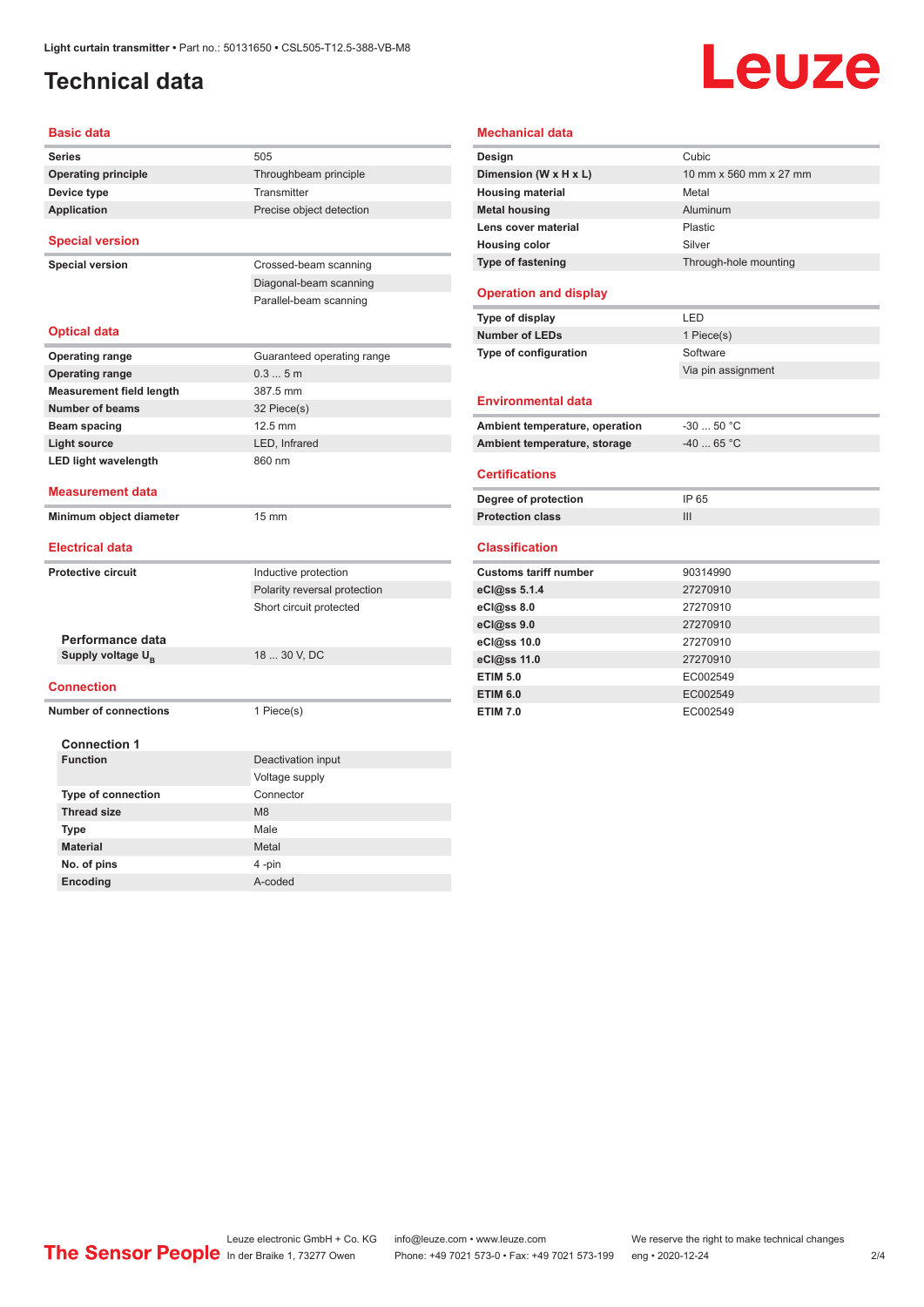#### <span id="page-2-0"></span>**Dimensioned drawings**

Leuze

All dimensions in millimeters



Observe the exact dimensions in the chapter "Technical data, dimensioned drawings" in the operating instructions.

#### **Electrical connection**

**Connection 1**

| <b>Function</b>           | Deactivation input<br>Voltage supply |
|---------------------------|--------------------------------------|
| <b>Type of connection</b> | Connector                            |
| <b>Thread size</b>        | M <sub>8</sub>                       |
| <b>Type</b>               | Male                                 |
| <b>Material</b>           | Metal                                |
| No. of pins               | 4-pin                                |
| Encoding                  | A-coded                              |

#### **Pin Pin assignment**

|                | V+              |
|----------------|-----------------|
| $\overline{2}$ | n.c.            |
| 2              | GND             |
|                | IN <sub>1</sub> |
|                |                 |

#### **Operation and display**

| LEI | <b>Nienlaw</b> | <b>Meaning</b><br>--- <del>-</del> ----- |
|-----|----------------|------------------------------------------|
|     | Off            | Off                                      |